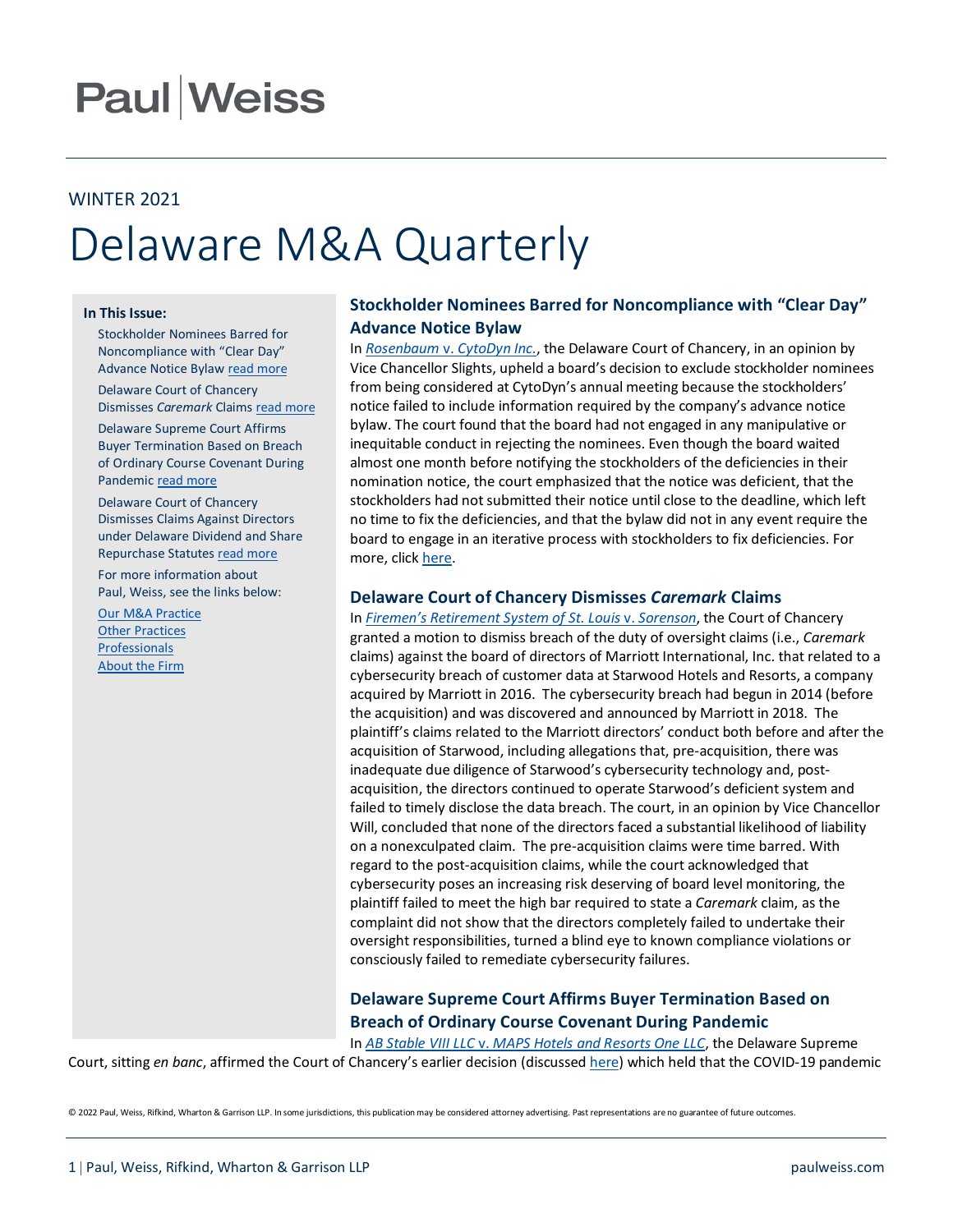did not result in a material adverse effect ("MAE") on the target because pandemics fall within the plain meaning of the applicable MAE definition's exception for "natural disasters and calamities." Nevertheless, the buyer was excused from its obligation to close the transaction, and was ultimately justified in terminating the sale agreement, because the target had made significant changes to its business post-signing as a result of the COVID-19 pandemic without seeking the buyer's consent, and therefore violated its covenant to operate its business in the ordinary course consistent with past practices. On appeal, the seller argued, among other things, that the Court of Chancery's interpretation of the ordinary course covenant was inconsistent with the MAE clause's intent to transfer the risks of the pandemic to the buyer. In rejecting that argument, the Supreme Court, in an opinion by Chief Justice Seitz, noted that the parties could have restricted, but did not, a breach of the ordinary course covenant to events that would qualify as an MAE, as they had done in other provisions in the agreement. Moreover, according to the court, the two provisions serve different purposes. An ordinary course covenant reassures the buyer that the target has not changed its business or business practices in a material way before closing, while the MAE provision is intended to allocate the risk of changes in the target company's valuation. The Supreme Court also upheld the Court of Chancery's ruling that the "consistent with past practice" qualification to the ordinary course covenant did not permit the seller unilaterally to take reasonable actions in response to extraordinary circumstances like the COVID-19 pandemic. Instead, the contract required the seller to seek the buyer's consent (not to be unreasonably withheld), and the seller breached that covenant by taking extraordinary actions without even attempting to seek consent from the buyer.

# **Delaware Court of Chancery Dismisses Claims Against Directors under Delaware Dividend and Share Repurchase Statutes**

In *[In re The Chemours Company Derivative Litigation](https://courts.delaware.gov/Opinions/Download.aspx?id=326030)*, the Court of Chancery, in an opinion by Vice Chancellor Glasscock, held that plaintiffs failed to adequately plead that the directors of The Chemours Company faced a substantial likelihood of liability relating to certain stock repurchases and dividends that, the plaintiffs alleged, rendered the company insolvent. In connection with its 2015 spin-off from E.I. DuPont de Nemours and Company, Chemours assumed certain of DuPont's environmental liabilities. Between 2015 and 2020, the Chemours board authorized several stock repurchases and quarterly dividends in reliance on GAAP-based surplus calculations. The plaintiffs argued that because the environmental liabilities were contingent, a GAAP-based calculation failed to adequately account for them, thereby violating Delaware's dividend and share repurchase statutes. Stating that it would defer to a board's surplus calculation if it was calculated "in good faith, on the basis of acceptable data, by methods that they reasonably believe reflect present values," and the calculation "is not so far off the mark as to constitute actual or constructive fraud," the court held that plaintiffs did not adequately plead that a majority of the board did not reasonably believe in good faith that their surplus calculation was accurate. The court also determined that under Section 172 of the Delaware General Corporation Law, the directors were "fully protected" from liability based on their good faith reliance on the records of the corporations, as well as presentations from management and financial advisors.

\* \* \*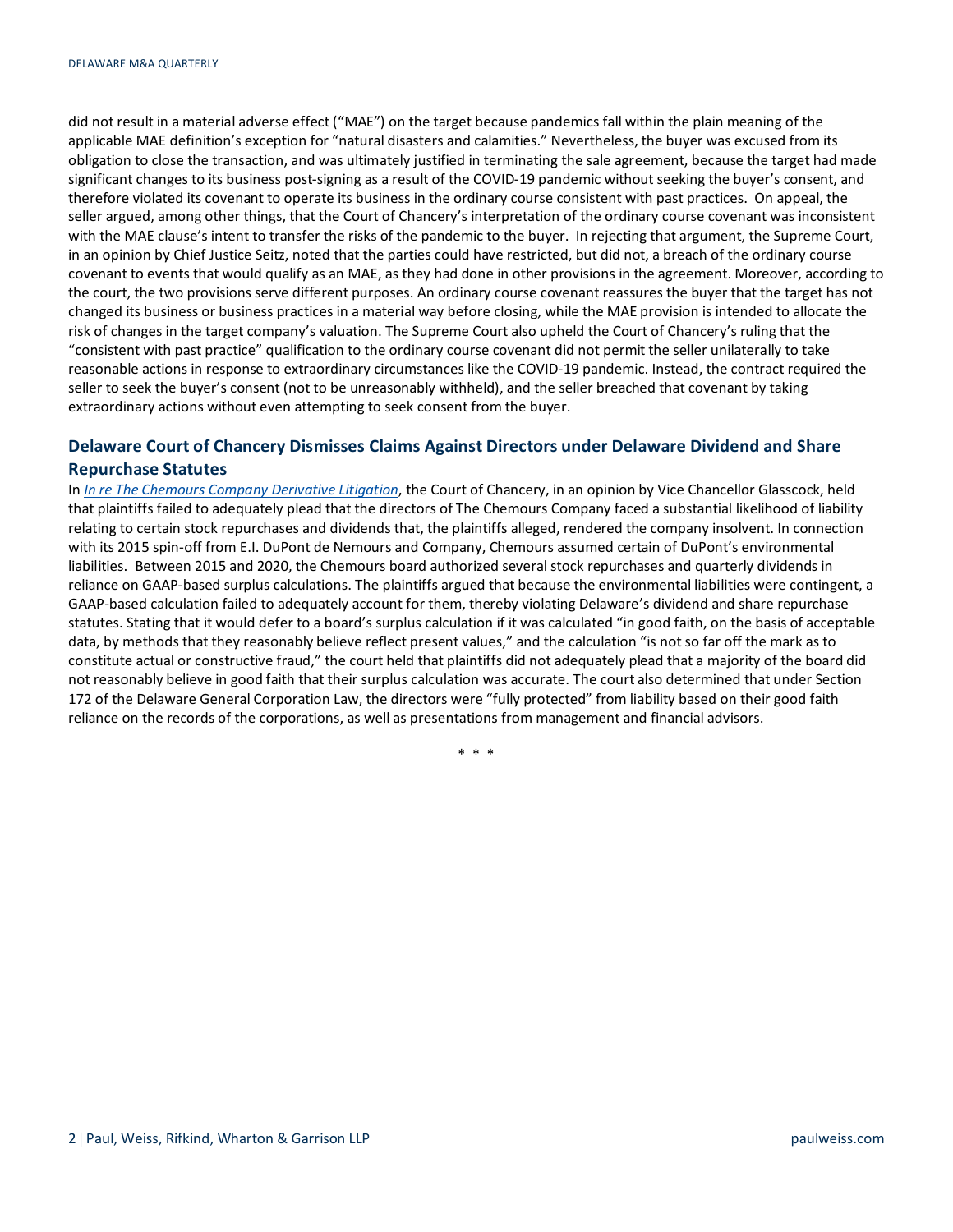## **M&A Markets**

The following issues of *M&A at a Glance*, our monthly newsletter on trends in the M&A marketplace and the structural and legal issues that arise in M&A transactions, were published this quarter. Each issue can be accessed by clicking on the date of each publication below.

| October 2021 | November 2021 | December 2021 |
|--------------|---------------|---------------|
|--------------|---------------|---------------|

This memorandum is not intended to provide legal advice, and no legal or business decision should be based on its content. Questions concerning issues addressed in this memorandum should be directed to:

**Andre G. Bouchard** +1-302-655-4413 [abouchard@paulweiss.com](mailto:abouchard@paulweiss.com)

**Jaren Janghorbani** +1-212-373-3211 [jjanghorbani@paulweiss.com](mailto:jjanghorbani@paulweiss.com)

**Kyle T. Seifried** +1-212-373-3220 [kseifried@paulweiss.com](mailto:kseifried@paulweiss.com)

**Krishna Veeraraghavan** +1-212-373-3661 [kveeraraghavan@paulweiss.com](mailto:kveeraraghavan@paulweiss.com) **Ross A. Fieldston** +1-212-373-3075 [rfieldston@paulweiss.com](mailto:rfieldston@paulweiss.com)

**Justin Rosenberg** +1-212-373-3110 [jrosenberg@paulweiss.com](mailto:jrosenberg@paulweiss.com)

**Cullen L. Sinclair** +1-212-373-3483 [csinclair@paulweiss.com](mailto:csinclair@paulweiss.com) **Andrew G. Gordon** +1-212-373-3543 [agordon@paulweiss.com](mailto:agordon@paulweiss.com)

**Brian Scrivani** +1-212-373-3271 [bscrivani@paulweiss.com](mailto:bscrivani@paulweiss.com)

**Laura C. Turano** +1-212-373-3659 [lturano@paulweiss.com](mailto:lturano@paulweiss.com)

*Counsel Frances F. Mi and Jason S. Tyler and legal consultant Cara G. Fay contributed to this memorandum.*

## **Our M&A Group**

The Paul, Weiss M&A Group consists of approximately 40 partners and 125 counsel and associates based in New York, Washington, Wilmington, London, San Francisco, Toronto, Tokyo, Hong Kong and Beijing. The firm's Corporate Department consists of more than 75 partners and roughly 300 counsel and associates.

# **Our M&A Partners**

| Matthew W. Abbott         | <b>Bruce A. Gutenplan</b> | Carl L. Reisner         | Krishna Veeraraghavan |
|---------------------------|---------------------------|-------------------------|-----------------------|
| <b>Edward T. Ackerman</b> | lan M. Hazlett            | <b>Justin Rosenberg</b> | Jeremy M. Veit        |
| Scott A. Barshay          | Jeffrey L. Kochian        | Kenneth M. Schneider    | <b>Michael Vogel</b>  |
| Angelo Bonvino            | Kaisa Kuusk               | Robert B. Schumer       | Ramy J. Wahbeh        |
| <b>Gerald Brant</b>       | David K. Lakhdhir         | John M. Scott           | Samuel J. Welt        |
| Ellen N. Ching            | Brian C. Lavin            | <b>Brian Scrivani</b>   | Steven J. Williams    |
| Ariel J. Deckelbaum       | <b>Xiaoyu Greg Liu</b>    | Kyle T. Seifried        | Adam Wollstein        |
| Ross A. Fieldston         | Jeffrey D. Marell         | Cullen L. Sinclair      | Kaye N. Yoshino       |
| Brian P. Finnegan         | Alvaro Membrillera        | <b>Sarah Stasny</b>     | <b>Tong Yu</b>        |
| Adam M. Givertz           | <b>Judie Ng Shortell</b>  | Laura C. Turano         | Taurie M. Zeitzer     |
| Neil Goldman              | <b>Austin Pollet</b>      |                         |                       |